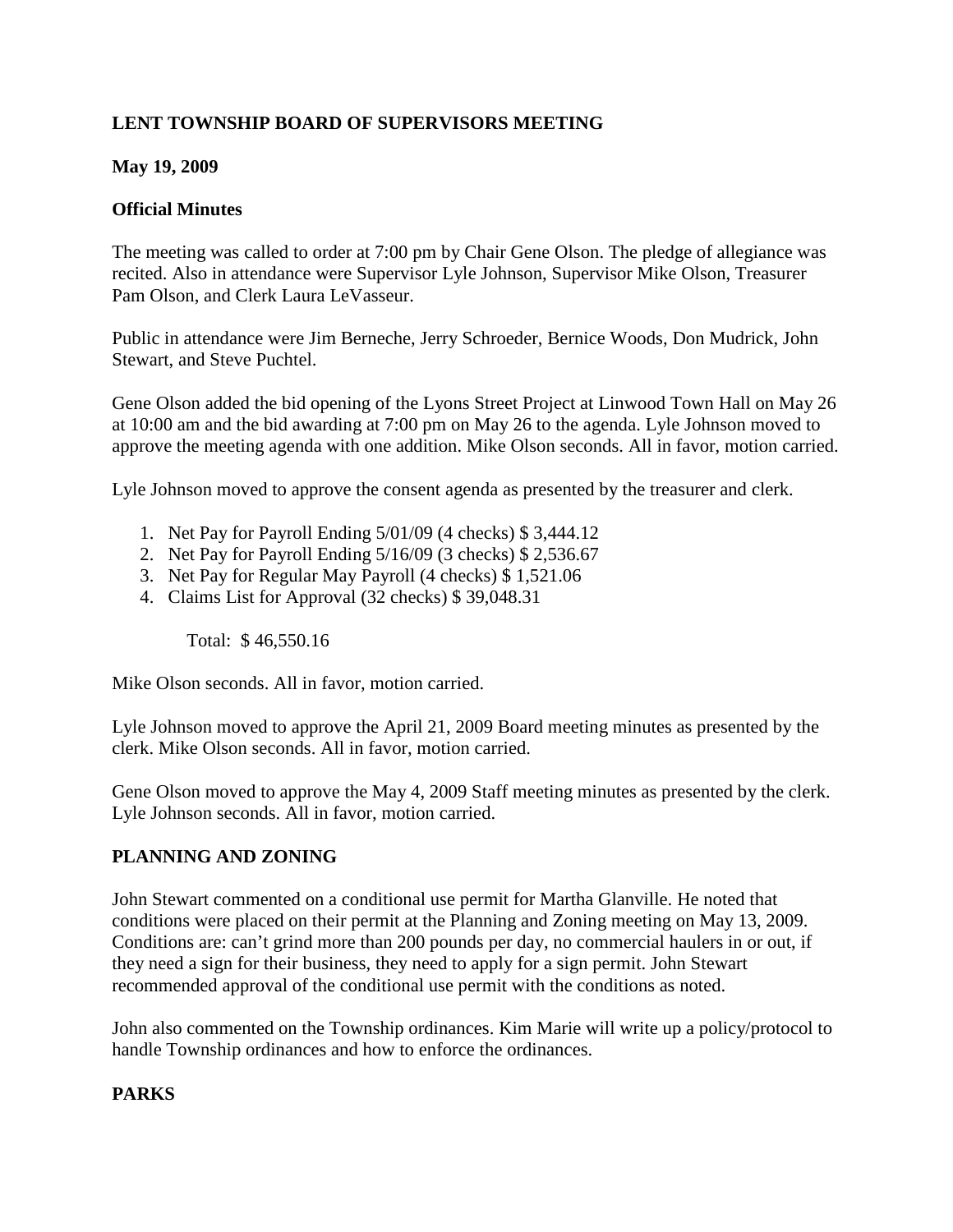Jim Berneche and Lyle Johnson commented on the parks committee meeting on April 28, 2009.

# **ROAD REPORTS**

Lyle Johnson commented on roads. Roads are dry and dusty. Lyle noted that all bituminous roads need detailed inspections for cracks and sealing. Gene Olson commented that he is looking in to getting a machine for the Township, so that maintenance can fill the cracks as needed. Gene commented on applying dust control.

## **NEW BUSINESS**

Lyle Johnson moved to approve Laura LeVasseur to sign the liquor license renewal for the Stacy Lyons. Mike Olson seconds. All in favor, motion carried.

Gene Olson moved to approve the LG555 request for \$8,000 for the Stacy Lent Fire Department Relief Association. Lyle Johnson seconds. All in favor, motion carried.

Mike Olson requested that the contract renewal for Olson Brothers Web Services be put off until either the next Staff meeting or the June Board Meeting, so that the Board can review the contract.

Gene Olson noted that there was an informational meeting on Monday May 18, 2009 for Employee Insurance.

Treasurer, Pam Olson, commented on putting the Lent Logo on the signs located on Forest Blvd and Lent Trail. Pam contacted Jeff Case for prices. Pam looked in to getting a credit card for the Township.

Pam commented on the Lent Township Clean-up Day. There were 121 loads, \$5 in tips for the Township, and 31 ink cartridges were dropped off on Saturday May 16, 2009.

Mike Olson asked about the repair bill for the grader. Gene Olson noted that the repair bill was for the 10,000 hour "check up".

Mike noted that a display cabinet has been set up at the Stacy Lent Tesoro gas station for Lent Township notices to be posted.

Gene Olson talked about putting up a civil defense warning siren at the Hall.

Gene Olson noted that he has been receiving lots of phone calls about the LS Power Plant.

Jim Berneche and Jerry Schroeder thanked the Township for having the clean-up day.

Jim Berneche asked the Board members if they would like to participate in the Stacy Daze parade this year.